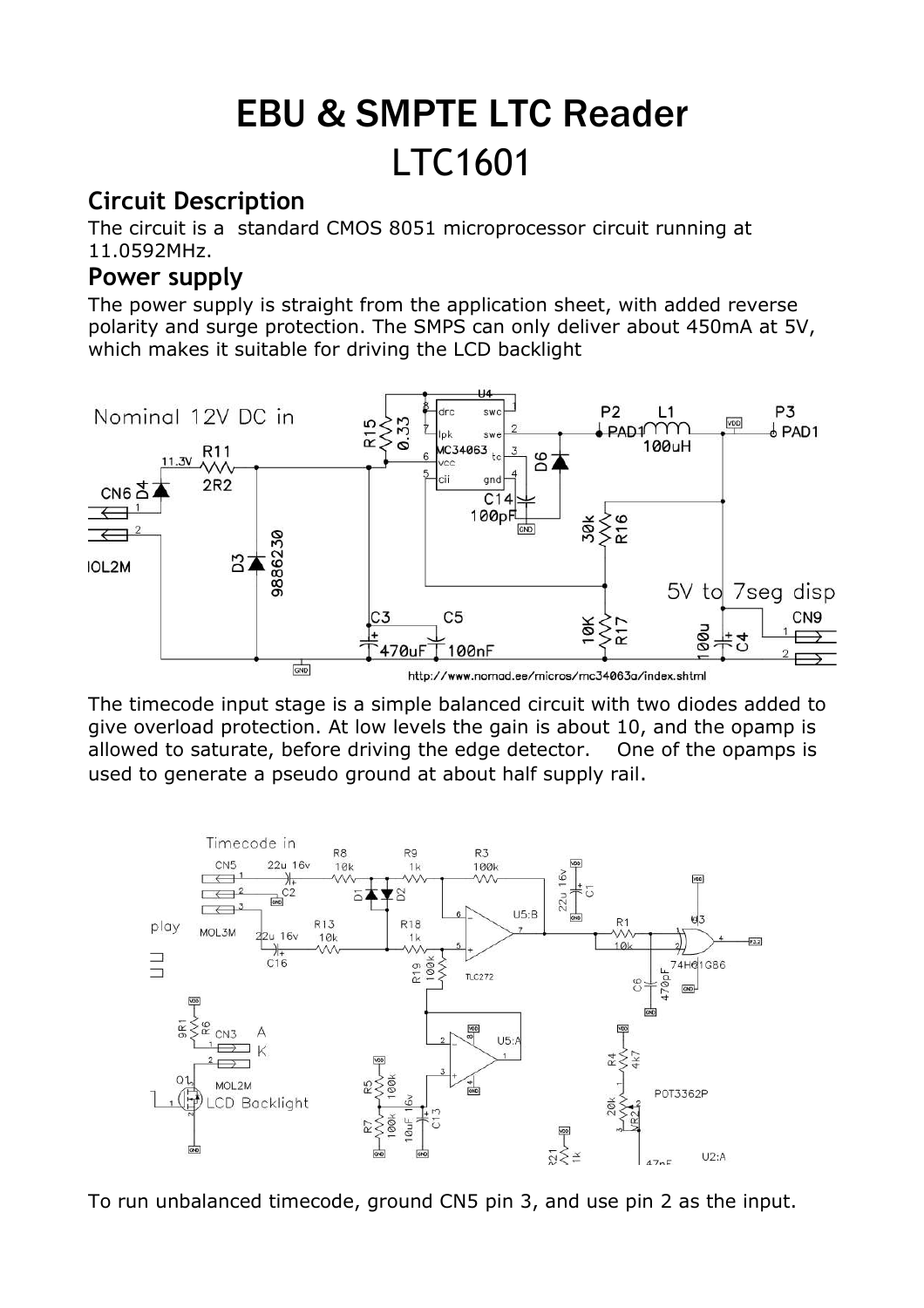The LCD control is memory mapped, taken from the Intel application brief AB39. The system will hang if programmed to use a LCD and no LCD is attached. This is because the microprocessor will be waiting for the LCD busy flag to be cleared.

Timecode decoding is done in hardware, the XOR gate U3 generates positive going pulses a few microsecond wide, these go to the Int0 pin on the microprocessor, the micro will then check P3.4 to see if the monostable IC2a is running, that means a logical one has been detected, if not, a logical 0 has occurred, and the micro will trigger U2a by P3.5. This is a good point to check with a scope to see if the system is running. Timecode must be running for this to work. If no timecode is available a TTL square wave swept between 1KHz and 2.5 kHz can be used to check the circuit.

Plug P1 is the factory programming connector, and is compatible with the Atmel 89s ISP interface.

Once programmed P1 will be able to control the 8 digit 7 segment LED board. Data is sent serially to the display, there is no handshaking involved. The LED intensity is controlled by Pin 3 on Plug P1, normally this is pulled low by the micro and no PWM occurs. If the jumper on CN8 is changed the second monostable U2b will control the display intensity.

An external pot will be required to control the display intensity. The pot should be connected between Vdd (pin5) and pin 3, but through a limiting resistor. R21 is available for this, in the PSU area of the PCB



U2b is triggered by the TC clock, as it was available. This has the benefit of turning off the PWM if the TC vanishes, as it fails to a logical high so saving power.